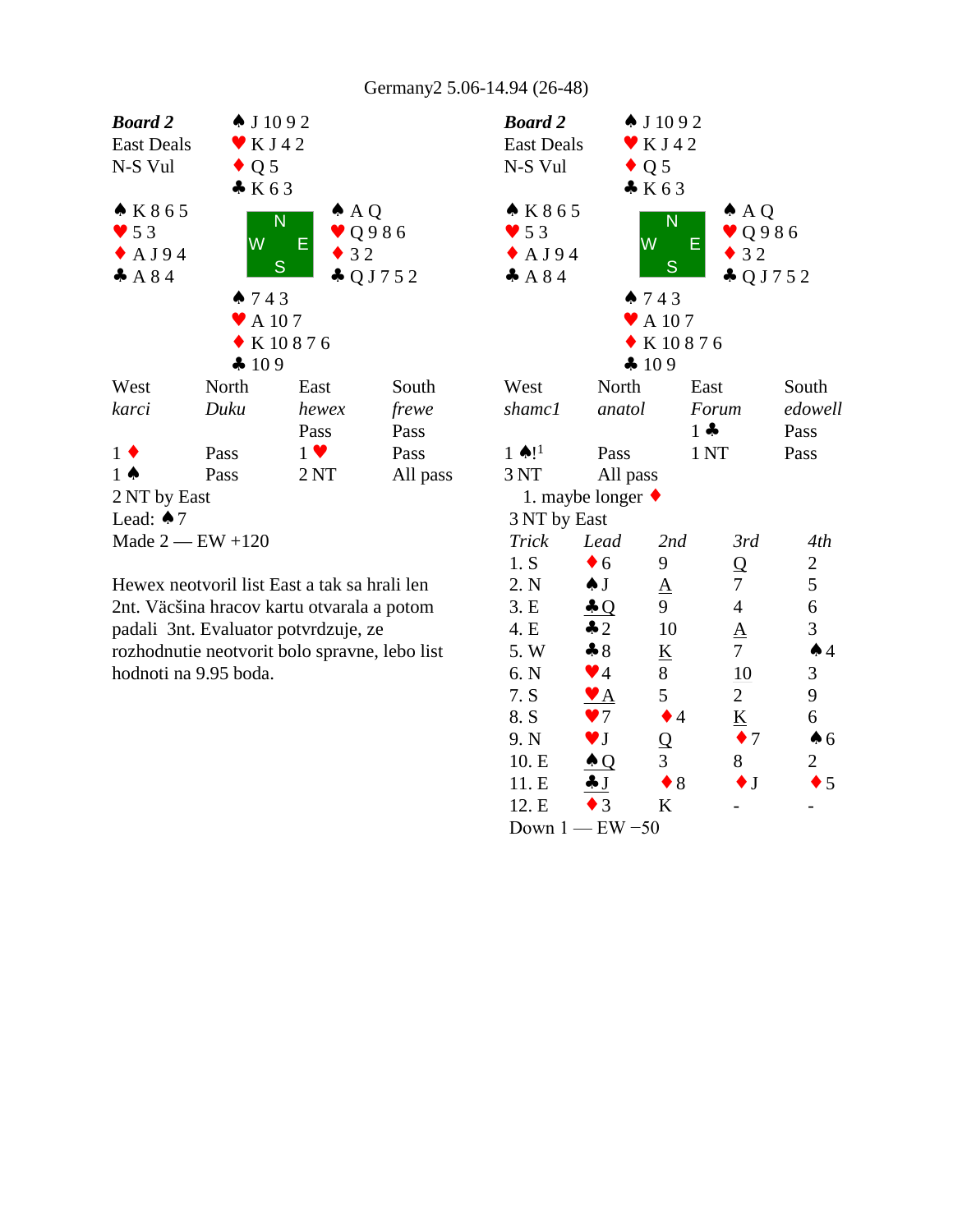

Vynechané systémové 2piky. Výsledok by bol rovnaký, ale vo vzduchu visí otázka, načo potom máme systém?

| $\bullet$ Q 4<br>$\bullet$ J9843<br>K973<br>$\bullet K10$<br>$A$ A Q 8 6 3 2<br>N<br>$\blacktriangleright$ A 10 2<br>8653<br>W<br>Е<br>$\triangle$ A 10 5 2<br>$\bullet$ Q 6<br>S<br>$\clubsuit$ Q 10 4 2<br>$\clubsuit$ J<br>$\bullet$ J95<br>$\bullet$ KJ97<br>K <sub>7</sub><br>A865<br>North<br>East<br>South<br>West<br>edowell<br>anatol<br>Forum<br>Pass<br>$1 \spadesuit$<br>$1 \bullet$<br>Pass<br>$2 * !1$<br>1 <sub>NT</sub><br>Pass<br>Pass<br>$3 \mathrm{NT}!^2$<br>All pass<br>1. inv. nothing about Clubs<br>2. Max no 3cd $\bullet$ no 4cd $\bullet$ no 5cd $\bullet$<br>3 NT by West<br><b>Trick</b><br>3rd<br>4th<br>Lead<br>2nd<br>$\underline{A}$<br>1. N<br>3<br>7<br>$\bullet$ Q<br>$\bullet$ 2 $\downarrow$<br>2. W<br>$\overline{4}$<br>Q<br><u>K</u><br>5<br>3. S<br>$\overline{\mathbf{J}}$<br>$\overline{2}$<br>$\overline{4}$<br>6<br>4. S<br>$\mathbf{v} \mathbf{K}$<br>10<br>$\clubsuit$ 3<br>8<br>5. S<br>9<br>$\clubsuit$ 2<br>47<br>${\bf J}$<br>6. S<br>$\overline{4}$<br>9<br>$\clubsuit A$<br>7. S<br>$\triangle$ 2<br>Q<br>$\underline{\mathbf{K}}$<br>$\clubsuit$ 6<br>3<br>$\mathbf{J}$<br>$\underline{K}$<br>8. N<br>$\spadesuit$ 7<br>5<br>9. W<br>$\frac{10}{2}$<br>$\bullet$ 3<br>$\spadesuit$ 6<br>5<br>10. W<br>$\spadesuit$ 10<br>4<br>$\rm A$ | <b>Board 4</b>    | 474 |  |  |
|----------------------------------------------------------------------------------------------------------------------------------------------------------------------------------------------------------------------------------------------------------------------------------------------------------------------------------------------------------------------------------------------------------------------------------------------------------------------------------------------------------------------------------------------------------------------------------------------------------------------------------------------------------------------------------------------------------------------------------------------------------------------------------------------------------------------------------------------------------------------------------------------------------------------------------------------------------------------------------------------------------------------------------------------------------------------------------------------------------------------------------------------------------------------------------------------------------------------------------------------------------------------------------------------|-------------------|-----|--|--|
|                                                                                                                                                                                                                                                                                                                                                                                                                                                                                                                                                                                                                                                                                                                                                                                                                                                                                                                                                                                                                                                                                                                                                                                                                                                                                              | <b>West Deals</b> |     |  |  |
|                                                                                                                                                                                                                                                                                                                                                                                                                                                                                                                                                                                                                                                                                                                                                                                                                                                                                                                                                                                                                                                                                                                                                                                                                                                                                              | <b>Both Vul</b>   |     |  |  |
|                                                                                                                                                                                                                                                                                                                                                                                                                                                                                                                                                                                                                                                                                                                                                                                                                                                                                                                                                                                                                                                                                                                                                                                                                                                                                              |                   |     |  |  |
|                                                                                                                                                                                                                                                                                                                                                                                                                                                                                                                                                                                                                                                                                                                                                                                                                                                                                                                                                                                                                                                                                                                                                                                                                                                                                              |                   |     |  |  |
|                                                                                                                                                                                                                                                                                                                                                                                                                                                                                                                                                                                                                                                                                                                                                                                                                                                                                                                                                                                                                                                                                                                                                                                                                                                                                              |                   |     |  |  |
|                                                                                                                                                                                                                                                                                                                                                                                                                                                                                                                                                                                                                                                                                                                                                                                                                                                                                                                                                                                                                                                                                                                                                                                                                                                                                              |                   |     |  |  |
|                                                                                                                                                                                                                                                                                                                                                                                                                                                                                                                                                                                                                                                                                                                                                                                                                                                                                                                                                                                                                                                                                                                                                                                                                                                                                              |                   |     |  |  |
|                                                                                                                                                                                                                                                                                                                                                                                                                                                                                                                                                                                                                                                                                                                                                                                                                                                                                                                                                                                                                                                                                                                                                                                                                                                                                              |                   |     |  |  |
|                                                                                                                                                                                                                                                                                                                                                                                                                                                                                                                                                                                                                                                                                                                                                                                                                                                                                                                                                                                                                                                                                                                                                                                                                                                                                              |                   |     |  |  |
|                                                                                                                                                                                                                                                                                                                                                                                                                                                                                                                                                                                                                                                                                                                                                                                                                                                                                                                                                                                                                                                                                                                                                                                                                                                                                              |                   |     |  |  |
|                                                                                                                                                                                                                                                                                                                                                                                                                                                                                                                                                                                                                                                                                                                                                                                                                                                                                                                                                                                                                                                                                                                                                                                                                                                                                              |                   |     |  |  |
|                                                                                                                                                                                                                                                                                                                                                                                                                                                                                                                                                                                                                                                                                                                                                                                                                                                                                                                                                                                                                                                                                                                                                                                                                                                                                              |                   |     |  |  |
|                                                                                                                                                                                                                                                                                                                                                                                                                                                                                                                                                                                                                                                                                                                                                                                                                                                                                                                                                                                                                                                                                                                                                                                                                                                                                              | shamc1            |     |  |  |
|                                                                                                                                                                                                                                                                                                                                                                                                                                                                                                                                                                                                                                                                                                                                                                                                                                                                                                                                                                                                                                                                                                                                                                                                                                                                                              |                   |     |  |  |
|                                                                                                                                                                                                                                                                                                                                                                                                                                                                                                                                                                                                                                                                                                                                                                                                                                                                                                                                                                                                                                                                                                                                                                                                                                                                                              |                   |     |  |  |
|                                                                                                                                                                                                                                                                                                                                                                                                                                                                                                                                                                                                                                                                                                                                                                                                                                                                                                                                                                                                                                                                                                                                                                                                                                                                                              |                   |     |  |  |
|                                                                                                                                                                                                                                                                                                                                                                                                                                                                                                                                                                                                                                                                                                                                                                                                                                                                                                                                                                                                                                                                                                                                                                                                                                                                                              |                   |     |  |  |
|                                                                                                                                                                                                                                                                                                                                                                                                                                                                                                                                                                                                                                                                                                                                                                                                                                                                                                                                                                                                                                                                                                                                                                                                                                                                                              |                   |     |  |  |
|                                                                                                                                                                                                                                                                                                                                                                                                                                                                                                                                                                                                                                                                                                                                                                                                                                                                                                                                                                                                                                                                                                                                                                                                                                                                                              |                   |     |  |  |
|                                                                                                                                                                                                                                                                                                                                                                                                                                                                                                                                                                                                                                                                                                                                                                                                                                                                                                                                                                                                                                                                                                                                                                                                                                                                                              |                   |     |  |  |
|                                                                                                                                                                                                                                                                                                                                                                                                                                                                                                                                                                                                                                                                                                                                                                                                                                                                                                                                                                                                                                                                                                                                                                                                                                                                                              |                   |     |  |  |
|                                                                                                                                                                                                                                                                                                                                                                                                                                                                                                                                                                                                                                                                                                                                                                                                                                                                                                                                                                                                                                                                                                                                                                                                                                                                                              |                   |     |  |  |
|                                                                                                                                                                                                                                                                                                                                                                                                                                                                                                                                                                                                                                                                                                                                                                                                                                                                                                                                                                                                                                                                                                                                                                                                                                                                                              |                   |     |  |  |
|                                                                                                                                                                                                                                                                                                                                                                                                                                                                                                                                                                                                                                                                                                                                                                                                                                                                                                                                                                                                                                                                                                                                                                                                                                                                                              |                   |     |  |  |
|                                                                                                                                                                                                                                                                                                                                                                                                                                                                                                                                                                                                                                                                                                                                                                                                                                                                                                                                                                                                                                                                                                                                                                                                                                                                                              |                   |     |  |  |
|                                                                                                                                                                                                                                                                                                                                                                                                                                                                                                                                                                                                                                                                                                                                                                                                                                                                                                                                                                                                                                                                                                                                                                                                                                                                                              |                   |     |  |  |
|                                                                                                                                                                                                                                                                                                                                                                                                                                                                                                                                                                                                                                                                                                                                                                                                                                                                                                                                                                                                                                                                                                                                                                                                                                                                                              |                   |     |  |  |
|                                                                                                                                                                                                                                                                                                                                                                                                                                                                                                                                                                                                                                                                                                                                                                                                                                                                                                                                                                                                                                                                                                                                                                                                                                                                                              |                   |     |  |  |
|                                                                                                                                                                                                                                                                                                                                                                                                                                                                                                                                                                                                                                                                                                                                                                                                                                                                                                                                                                                                                                                                                                                                                                                                                                                                                              |                   |     |  |  |
|                                                                                                                                                                                                                                                                                                                                                                                                                                                                                                                                                                                                                                                                                                                                                                                                                                                                                                                                                                                                                                                                                                                                                                                                                                                                                              |                   |     |  |  |
| Down $2$ - EW -200                                                                                                                                                                                                                                                                                                                                                                                                                                                                                                                                                                                                                                                                                                                                                                                                                                                                                                                                                                                                                                                                                                                                                                                                                                                                           |                   |     |  |  |

3nt možno relatívne ľahko splniťna nútený výnos po stiahnutí šiestich pikov.

Obrat cca 20 impov v náš prospech.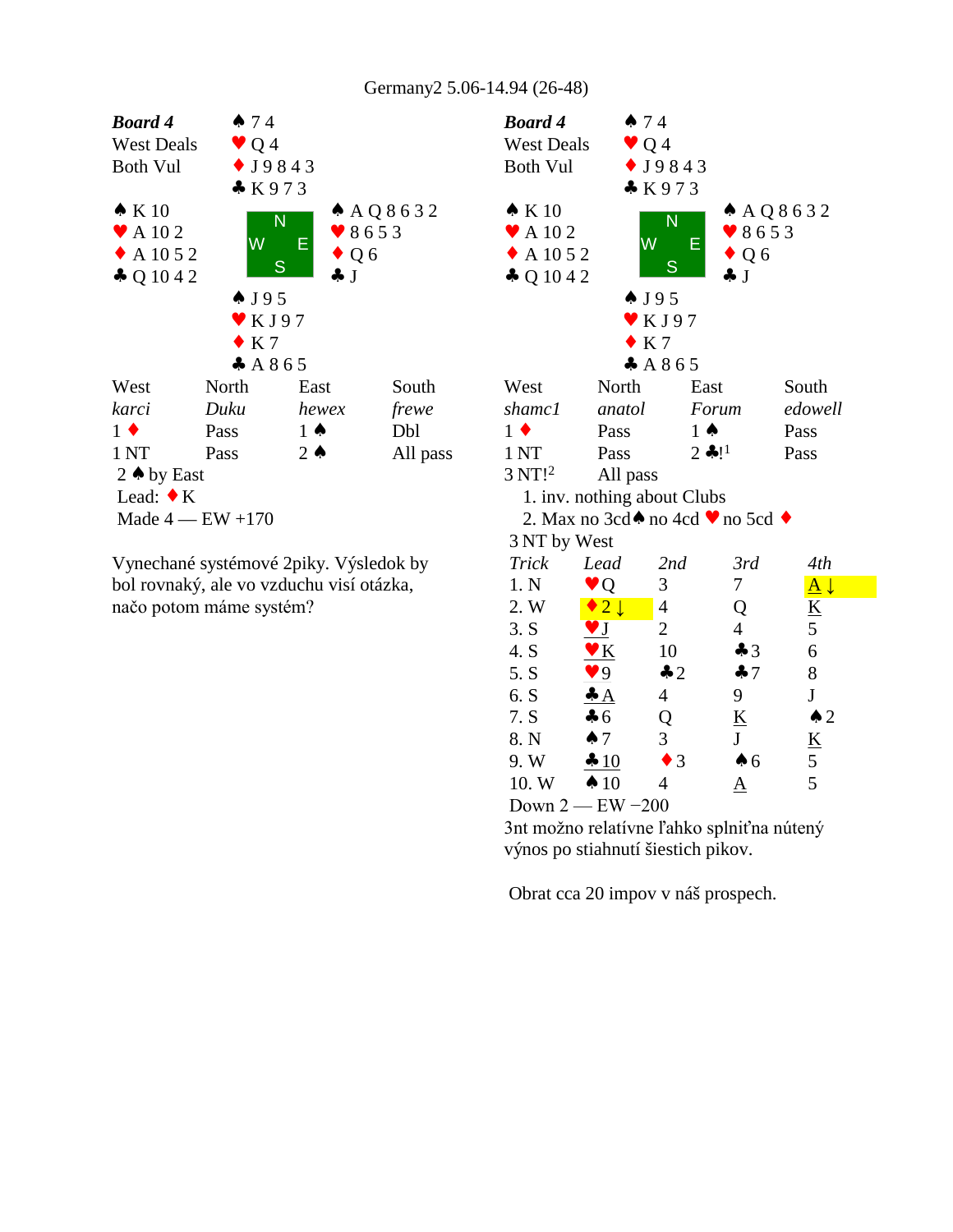| <b>Board 5</b>           |                           | $\spadesuit$ J 63         |                                       |                          | Bo          |
|--------------------------|---------------------------|---------------------------|---------------------------------------|--------------------------|-------------|
| North Deals              |                           | $\blacktriangleright$ AQJ |                                       |                          | No:         |
| N-S Vul                  |                           | $\triangle$ AQ965         |                                       |                          | $N-$        |
|                          |                           | 498                       |                                       |                          |             |
| K92                      |                           | N                         | $\triangle Q74$                       |                          | $\bullet$ ] |
| K985                     |                           | W                         | 976<br>E                              |                          | $\bullet$ 1 |
| $\frac{1}{1}$            |                           |                           |                                       | 10432                    |             |
| $\clubsuit$ Q J 10 7 3 2 |                           | S                         | A654                                  |                          | 츄 (         |
|                          |                           | $A$ A 10 8 5              |                                       |                          |             |
|                          |                           | 10432                     |                                       |                          |             |
|                          |                           | KJ87                      |                                       |                          |             |
|                          |                           | $\clubsuit K$             |                                       |                          |             |
| West                     | North                     |                           | East                                  | South                    | We          |
| karci                    | Duku                      |                           | hewex                                 | frewe                    | sha         |
|                          | $1 \bullet 1^1$           |                           | Pass                                  | $1 \bullet$              |             |
| $3 -$                    | Pass                      |                           | Pass                                  | $3 \bullet$              | $3 -$       |
| All pass                 |                           |                           |                                       |                          | All         |
|                          |                           |                           | 1. $10+$ to 16-, diamonds can be zero |                          | $5 -$       |
| 3 ♦ by North             |                           |                           |                                       |                          | Tri         |
| Trick                    | Lead                      | 2nd                       | 3rd                                   | 4th                      | 1.1         |
| 1.E                      | $\clubsuit A$             | K                         | Q                                     | 8                        | 2.1         |
| 2.E                      | 44                        | $\bullet$ 7               | 3                                     | 9                        | 3.1         |
| 3. S                     | $\bullet K$               | $\clubsuit$ 2             | 5                                     | $\overline{2}$           | 4.1         |
| 4. S                     | $\bullet$ 2               | 5                         | $\overline{Q}$                        | 6                        | 5.1         |
| 5. N                     | $\bullet$ 6               | 3                         | $\underline{\mathbf{J}}$              | $\spadesuit$ 9           | 6.1         |
| 6. S                     | $\blacktriangledown$ 3    | 8                         | $\underline{\mathbf{J}}$              | $\tau$                   | 7.3         |
| 7. N                     | $\bullet$ A               | $\overline{4}$            | 8                                     | 47                       | 8. I        |
| 8. N                     | $\triangle Q$             | 10                        | $\spadesuit$ 5                        | 410                      | 9.3         |
| 9. N                     | $\mathbf{Y}$ $\mathbf{A}$ | $\clubsuit$ 5             | $\overline{4}$                        | 9                        | 10.         |
| 10. N                    | $\triangle$ 3             | 4                         | 10                                    | $\underline{\mathbf{K}}$ | 11.         |
| 11.W                     | $\mathbf{v}$ K            | $\bullet$ 9               | $\clubsuit$ 6                         | 10                       | 12.         |
| 12. N                    | $\clubsuit$ J             | Q                         | $\underline{A}$                       | $\overline{c}$           | 13.         |
| 13. S                    | $\triangle$ 8             | $\clubsuit$ J             | 6                                     | $\overline{7}$           | Do          |
| Made 5                   | $-$ NS +150               |                           |                                       |                          |             |

| <b>Board 5</b><br>North Deals<br>N-S Vul<br>K92<br>$\mathbf{V}$ K985<br>$\clubsuit$ Q J 10 7 3 2 | 498                          | $\spadesuit$ J 63<br>$\blacktriangleright$ AQJ<br>$\triangle$ AQ965<br>N<br>W<br>S | $\spadesuit$ Q 74<br>976<br>Ε<br>10432<br>A654 |                                   |  |
|--------------------------------------------------------------------------------------------------|------------------------------|------------------------------------------------------------------------------------|------------------------------------------------|-----------------------------------|--|
|                                                                                                  |                              | $A$ A 1085                                                                         |                                                |                                   |  |
|                                                                                                  |                              | $\bullet$ 10432                                                                    |                                                |                                   |  |
|                                                                                                  |                              | KJ87                                                                               |                                                |                                   |  |
|                                                                                                  | $\clubsuit K$                |                                                                                    |                                                |                                   |  |
| West                                                                                             | North                        |                                                                                    | East                                           | South                             |  |
| shamc1                                                                                           | anatol                       |                                                                                    | Forum                                          | edowell                           |  |
|                                                                                                  | $1 \bullet$                  |                                                                                    | Pass                                           | $1 \vee$                          |  |
| $3 +$                                                                                            | Pass                         |                                                                                    | $5 -$                                          | Dbl                               |  |
| All pass                                                                                         |                              |                                                                                    |                                                |                                   |  |
| $5 \div x$ by West                                                                               |                              |                                                                                    |                                                |                                   |  |
| <b>Trick</b>                                                                                     | Lead                         | 2nd                                                                                | 3rd                                            | 4th                               |  |
| 1. N                                                                                             | $\clubsuit$ 9                | $\underline{A}$                                                                    | K                                              | $\overline{7}$                    |  |
| 2. E                                                                                             | $\blacktriangledown 6$       | $\overline{c}$                                                                     | 5                                              | $\overline{Q}$                    |  |
| 3. N                                                                                             | $\clubsuit 8$                | $\overline{4}$                                                                     | $\bullet$ 7                                    | Q                                 |  |
| 4. W                                                                                             | $\clubsuit$ 2 $\downarrow$   | 5<br>٠                                                                             | $\overline{2}$                                 | $\spadesuit$ 5                    |  |
| 5. E                                                                                             | $\bullet$ 7                  | 3                                                                                  | 8                                              | $\underline{\mathbf{J}}$          |  |
| 6. N                                                                                             | $\bullet$ A                  | $\overline{c}$                                                                     | 8                                              | $\frac{10}{2}$                    |  |
| 7. W                                                                                             | $\blacktriangledown 9$       | $\overline{A}$                                                                     | 46                                             | $\overline{4}$                    |  |
| 8. E                                                                                             | $\bullet$ 4                  | ${\bf J}$                                                                          |                                                | 6                                 |  |
| 9. W<br>10.W                                                                                     | $\bullet K$<br>$\triangle$ 2 | $\bullet$ 9<br>6                                                                   | $\bullet$ 3                                    | 10                                |  |
| 11. S                                                                                            | $\clubsuit 8$                | $\underline{\mathbf{K}}$                                                           | Q<br>3                                         | $\underline{A}$<br>$\overline{4}$ |  |
| 12. W                                                                                            | 43                           | Q                                                                                  | $\spadesuit$ 7                                 | $\bullet K$                       |  |
| 13. W                                                                                            | $\spadesuit$ 9               | $\underline{\mathrm{J}}$                                                           | $\blacklozenge$ 10                             | 10                                |  |
|                                                                                                  | Down $2$ - EW -300           |                                                                                    |                                                |                                   |  |

Súperi nás agresívne vyblokovali. Našťastie 5kár sa da splniť len double dummy zohrávkou a tak aj väčina hráčov brala len 10 zdvihov.

K motivu otvorenia 1nt. Asi desat hracov otvorilo 1nt a vsetci potom splnili 3nt, lebo napriek kontre na 2trefy West nevynasal tref eso. Nastastie, tentoraz super neotvoril 1nt. lebo by pravdepodobne rozsiril rozsah nasich strat po tomto otvoreni.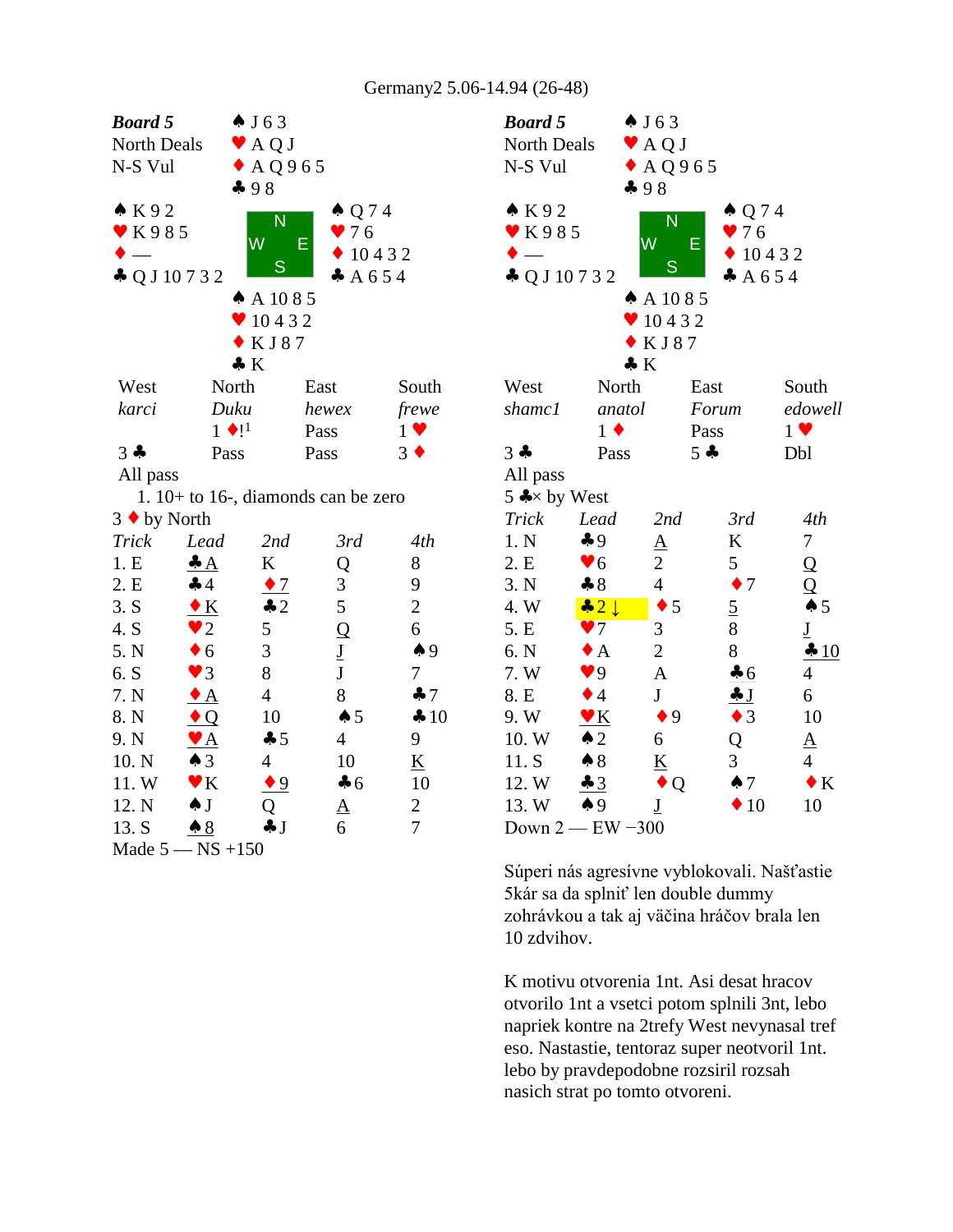| <b>Board 6</b>                   |                                                   | A853                         |                          |                              | <b>Boa</b>              |
|----------------------------------|---------------------------------------------------|------------------------------|--------------------------|------------------------------|-------------------------|
| <b>East Deals</b>                |                                                   | $\blacktriangleright$ AK1082 |                          |                              | Eas                     |
| E-W Vul                          |                                                   | $\bullet$ A                  |                          |                              | E-V                     |
|                                  |                                                   | K96                          |                          |                              |                         |
| $\spadesuit$ 9                   |                                                   |                              | $\spadesuit$ J 10742     |                              | $\spadesuit$ 9          |
| 954                              |                                                   | N                            | $\bullet$ 6              |                              | $\bullet$ 9             |
|                                  | 1096543                                           | W<br>Е                       | $\bullet$ K 87           |                              | $\bullet$ 1             |
| J73                              |                                                   | S                            | $\clubsuit$ Q 10 4 2     |                              | $\clubsuit$ J           |
|                                  |                                                   | $\bullet$ KQ6                |                          |                              |                         |
|                                  |                                                   | $\vee$ QJ73                  |                          |                              |                         |
|                                  |                                                   | $\bullet$ Q J 2              |                          |                              |                         |
|                                  |                                                   | A85                          |                          |                              |                         |
| West                             | North                                             |                              | East                     | South                        | We:                     |
| karci                            | Duku                                              |                              | hewex                    | frewe                        | sha                     |
|                                  |                                                   |                              | Pass                     | 1 NT                         |                         |
| Pass                             | $2 - 1$                                           |                              | Pass                     | $2 \vee$                     | Pas:                    |
| Pass                             | $3 * 11$                                          |                              | Pass                     | $3 \mathrm{NT}$ <sup>2</sup> | Pas:                    |
| Pass                             | 6 <sub>9</sub>                                    |                              | All pass                 |                              | Pas:                    |
| 1. asking                        |                                                   |                              |                          |                              | Pas:                    |
| 2.3433                           |                                                   |                              |                          |                              | Pas:                    |
| $6 \blacktriangleright$ by South |                                                   |                              |                          |                              | Pas:                    |
| Trick                            | Lead                                              | 2nd                          | 3rd                      | 4th                          | $\mathbf{1}$            |
| 1. W                             | $\spadesuit$ 9                                    | 3                            | $\overline{c}$           | $\underline{\mathbf{K}}$     | $\overline{\mathbf{c}}$ |
| 2. S                             | $\underline{\mathbf{v}}$ $\underline{\mathbf{J}}$ | 5                            | $\mathbf{2}$             | 6                            | 3                       |
| 3. S                             | $\blacktriangledown$ 3                            | $\overline{4}$               | $\underline{\mathbf{K}}$ | $\spadesuit$ 4               | 7 <sub>•</sub>          |
| 4. N                             | $\bullet$ A                                       | $\tau$                       | $\overline{2}$           | 3                            | Tri                     |
| 5. N                             | $\blacktriangledown 8$                            | $\clubsuit$ 2                | Q                        | 9                            | 1.3                     |
| 6. S                             | $\triangle Q$                                     | $\bullet$ 4                  | 5                        | $\overline{7}$               | 2.8                     |
| 7. S                             | $\clubsuit$ 6                                     | $\bullet$ 6                  | $\underline{\mathbf{A}}$ | $\bf J$                      | 3.1                     |
| 8. N                             | $\clubsuit 8$                                     | 10                           | $\frac{97}{2}$           | $\bullet$ 5                  | 4.                      |
| 9. S                             | $\bullet$ Q                                       | 10                           | $\clubsuit$ 6            | $\underline{\mathbf{K}}$     | 5.                      |
|                                  | Made 6 - NS + 980                                 |                              |                          |                              | 6.                      |

| <b>Board 6</b>                       |                         | AA853           |                                      |                          |
|--------------------------------------|-------------------------|-----------------|--------------------------------------|--------------------------|
| <b>East Deals</b>                    |                         |                 | $\blacktriangleright$ AK1082         |                          |
| E-W Vul                              | $\bullet$ A             |                 |                                      |                          |
|                                      |                         | $* K96$         |                                      |                          |
| $\clubsuit$ 9                        |                         | N               | $\spadesuit$ J 10742                 |                          |
| 954                                  |                         | W               | $\bullet$ 6<br>Е                     |                          |
| 1096543                              |                         | S               | $\bullet$ K 87                       |                          |
| J73                                  |                         |                 | $\clubsuit$ Q 10 4 2                 |                          |
|                                      |                         | $\triangle KQ6$ |                                      |                          |
|                                      |                         | $\vee$ QJ73     |                                      |                          |
|                                      |                         | $\bullet$ QJ2   |                                      |                          |
|                                      |                         | A85             |                                      |                          |
| West                                 | North                   |                 | East                                 | South                    |
| shamc1                               | anatol                  |                 | Forum                                | edowell                  |
|                                      |                         |                 | Pass                                 | 1 <sub>NT</sub>          |
| Pass                                 | $2 \bullet$             |                 | Pass                                 | $2 \bullet$              |
| Pass                                 | $4 \cdot 1^1$           |                 | Pass                                 | $4 \vee$                 |
| Pass                                 | $4 \spadesuit !^2$      |                 | Pass                                 | $5 + 1^3$                |
| Pass                                 | $5 \bullet$             |                 | Pass                                 | $5 \triangle$            |
| Pass                                 | $6 -$                   |                 | Pass                                 | $6 \vee$                 |
| Pass                                 | 7 <sub>9</sub>          |                 | All pass                             |                          |
| 1. splinter                          |                         |                 |                                      |                          |
|                                      | 2. Cue 1st round        |                 |                                      |                          |
| $3.$ cb                              |                         |                 |                                      |                          |
| $7 \bullet$ by South<br><b>Trick</b> | Lead                    | 2nd             | 3rd                                  | 4th                      |
| 1. W                                 | $\blacktriangledown$ 5  | 2               | 6                                    | $\overline{1}$           |
| 2. S                                 | $\blacktriangledown$ 3  | $\overline{4}$  | $\underline{\underline{\mathsf{K}}}$ | $\spadesuit$ 7           |
| 3. N                                 | $\blacktriangledown 8$  | $\clubsuit$ 2   | $\overline{\mathbf{Q}}$              | 9                        |
| 4. S                                 | $\underline{\bullet K}$ | 9               |                                      | $\overline{4}$           |
| 5. S                                 | $\triangle Q$           | 6               | $\frac{3}{5}$                        | $\overline{c}$           |
| 6. S                                 | $\overline{2}$          | 5               | $\underline{A}$                      | 8                        |
| 7. N                                 | <u>♠ A</u>              | 10              | 6                                    | $\bullet$ 3              |
| 8. N                                 | $\clubsuit 8$           | $\mathbf J$     | $\underline{\mathbf{v}}$ J           | $\bullet$ 4              |
| 9. S                                 | $\bullet$ Q             | 9               | $\clubsuit$ 6                        | $\underline{\mathbf{K}}$ |
| 10. E                                | 44                      |                 |                                      |                          |
| Down $1 - NS - 50$                   |                         |                 |                                      |                          |

7 srdcí je veľmi dobrý záväzok (68%, pričom pri licitácii su aj iné šance), ktorý žial neslo splniť. Strata 14 impov.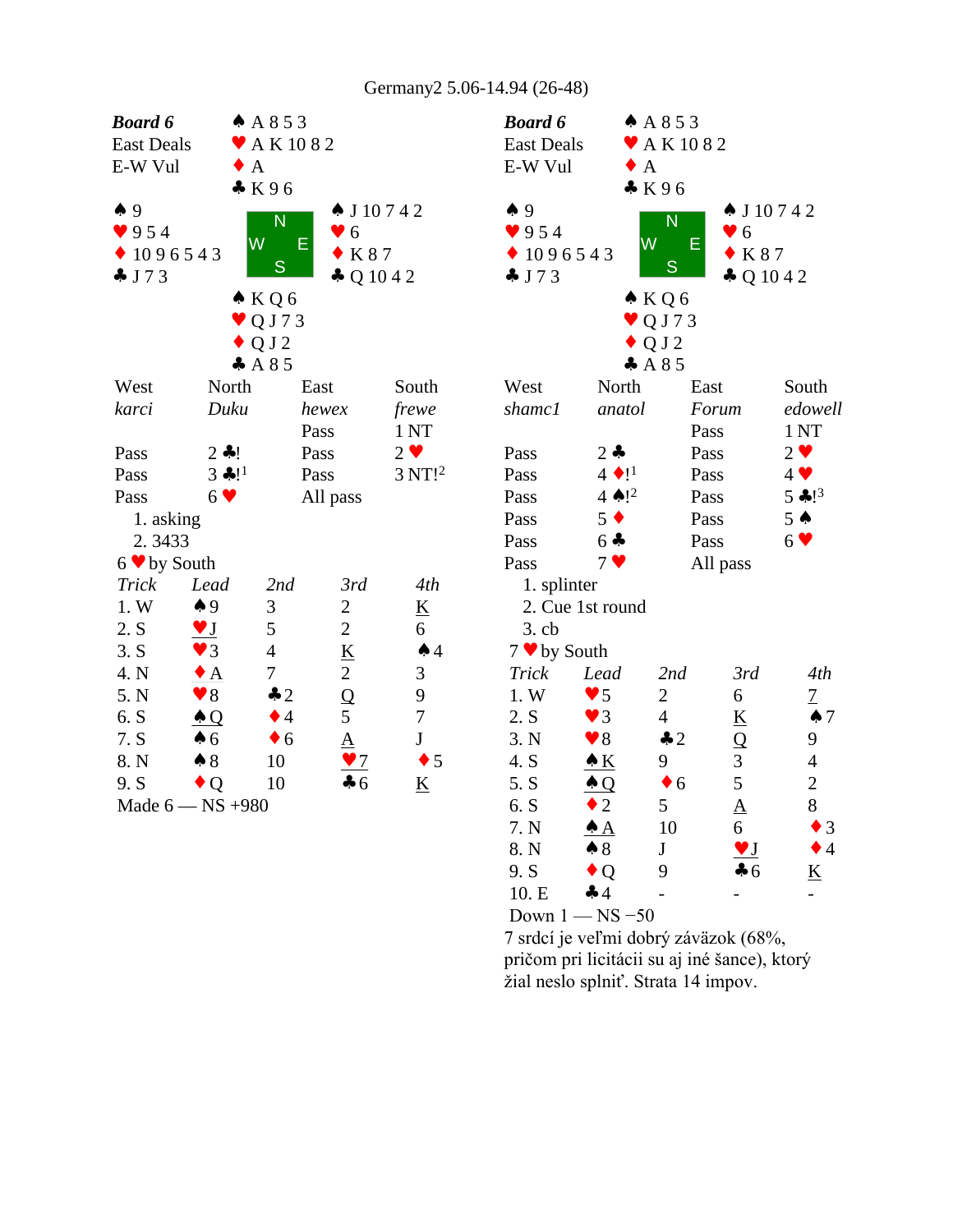| <b>Board</b> 7           |                                 | 49742                        |                          |                        | <b>Boa</b>        |
|--------------------------|---------------------------------|------------------------------|--------------------------|------------------------|-------------------|
| South Deals              |                                 | $\blacktriangleright$ K432   |                          |                        | Sou               |
| <b>Both Vul</b>          |                                 | $\bullet$ Q 5                |                          |                        | <b>Bot</b>        |
|                          |                                 | A62                          |                          |                        |                   |
| $A$ AQ 863               |                                 |                              | $\triangle$ KJ5          |                        | $\bullet$ $\land$ |
| $\blacktriangledown$ A 9 |                                 | N                            | $\bullet$ Q 107          |                        | V A               |
| 1043<br>$\blacklozenge$  |                                 | W<br>Е                       | $\bullet$ KJ87           |                        | $\mathbf{1}$      |
| $\clubsuit$ KJ9          |                                 | S                            | 41085                    |                        | $\clubsuit$ $\&$  |
|                          | $\spadesuit$ 10                 |                              |                          |                        |                   |
|                          |                                 | $\blacktriangledown$ J 8 6 5 |                          |                        |                   |
|                          |                                 | A962                         |                          |                        |                   |
|                          |                                 | $\clubsuit$ Q 7 4 3          |                          |                        |                   |
| West                     | North                           |                              | East                     | South                  | We:               |
| karci                    | Duku                            |                              | hewex                    | frewe                  | shai              |
|                          |                                 |                              |                          | Pass                   |                   |
| $1 \spadesuit$           | Pass                            |                              | $2 \triangle$            | All pass               | 1 <sub>N</sub>    |
| 2 ♦ by West              |                                 |                              |                          |                        | 3N                |
| <b>Trick</b>             | Lead                            | 2nd                          | 3rd                      | 4th                    | Tri               |
| 1. N                     | $\vee$ 3                        | Q                            | $\mathfrak s$            | 9                      | 1.1               |
| 2. E                     | $-5$                            | $\overline{4}$               | $\bf J$                  | $\underline{A}$        | 2.1               |
| 3. N                     | $\bullet$ 2                     | $\boldsymbol{7}$             | 8                        | $\underline{A}$        | 3.8               |
| 4.W                      | $\spadesuit$ 3                  | $\overline{c}$               | $\underline{K}$          | 10                     | 4.1               |
| 5. E                     | $\spadesuit 5$                  | $\blacktriangledown 6$       | $\underline{A}$          | $\overline{4}$         | 5.1               |
| 6. W                     | $\spadesuit$ 6                  | 7                            | $\underline{\mathbf{J}}$ | $\blacktriangledown$ J | 6. I              |
| 7. E                     | $\clubsuit 8$                   | 3                            | $\overline{6}$           | $\overline{c}$         | 7.1               |
| 8. W                     | $\triangle Q$                   | 9                            | $\bullet$ 8              | $\bullet$ 2            | 8.1               |
| 9. W                     | $\blacklozenge$ 10 $\downarrow$ | $5\downarrow$                | $\overline{7}$           | $\underline{A}$        | 9.1               |
| 10. S                    | $\clubsuit Q$                   | $\underline{\mathbf{K}}$     | 6                        | 10                     | 10.               |
| 11.W                     | $\bullet$ 4                     | Q                            | <u>K</u>                 | 6                      | 11.               |
| 12. E                    | $\bullet$ J                     | 9                            | 3                        | $\blacktriangledown$ 4 | 12.               |
| 13. E                    | $\blacktriangledown 10$         | 47                           | $\triangle$ 8            | K                      | 13.               |
|                          | Made $5 - EW + 200$             |                              |                          |                        | Ma                |

Obaja hráči mali rezervy, ale žiaden ich neukázal.

| <b>Board</b> 7           |                         | 49742                        |                          |                        |  |
|--------------------------|-------------------------|------------------------------|--------------------------|------------------------|--|
| South Deals              |                         | $\blacktriangleright$ K432   |                          |                        |  |
| <b>Both Vul</b>          | $\bullet$ Q 5           |                              |                          |                        |  |
|                          |                         | A62                          |                          |                        |  |
| $A$ AQ863                |                         |                              | $\triangle$ KJ5          |                        |  |
| $\blacktriangleright$ A9 |                         | N                            | $\bullet$ Q 107          |                        |  |
| 1043                     | $\overline{\mathsf{W}}$ | E                            | KJ87                     |                        |  |
| $\bullet$ KJ9            |                         | S                            | 41085                    |                        |  |
|                          | $\spadesuit$ 10         |                              |                          |                        |  |
|                          |                         | $\blacktriangledown$ J 8 6 5 |                          |                        |  |
|                          |                         | A962                         |                          |                        |  |
|                          |                         | $\clubsuit$ Q 7 4 3          |                          |                        |  |
| West                     | North                   |                              | East                     | South                  |  |
| shamc1                   | anatol                  |                              | Forum                    | edowell                |  |
|                          |                         |                              |                          | Pass                   |  |
| 1 <sub>NT</sub>          | Pass                    |                              | 3NT                      | All pass               |  |
| 3 NT by West             |                         |                              |                          |                        |  |
| Trick                    | Lead                    | 2nd                          | 3rd                      | 4th                    |  |
| 1. N                     | $\blacktriangledown$ 4  | 7                            | $\mathbf J$              | $\underline{A}$        |  |
| 2. W                     | $\bullet$ 3             | 5                            | ${\bf J}$                | $\underline{A}$        |  |
| 3. S                     | $\blacktriangledown$ 5  | 9                            | $\underline{\mathbf{K}}$ | 10                     |  |
| 4. N                     | $\bullet$ 2             | Q                            | 6                        | 49                     |  |
| 5. E                     | $\triangle K$           | 10                           | 3                        | $\overline{c}$         |  |
| 6. E                     | $\triangle J$           | $\clubsuit$ 3                | 6                        | $\overline{4}$         |  |
| 7. E                     | $\clubsuit$ 5           | $\clubsuit$ 4                | ${\underline{\rm A}}$    | $\boldsymbol{7}$       |  |
| 8. W                     | $\triangle Q$           | 9                            | $\bullet$ 7              | $\blacktriangledown 8$ |  |
| 9. W                     | $\triangle$ 8           | $\clubsuit$ 2                | 45                       | $\bullet$ 2            |  |
| 10. W                    | $\bullet$ 4             | Q                            | $\underline{\mathbf{K}}$ | 6                      |  |
| 11. E                    | $\bullet$ 8             | 9                            | 10                       | $\clubsuit$ 6          |  |
| 12. W                    | $\clubsuit K$           | ${\underline{\rm A}}$        | 8                        | 7                      |  |
| 13. N                    | $\vee$ 3                | $\clubsuit 10$               | $\clubsuit$ Q            | $\clubsuit$ $J$        |  |
|                          | Made $3$ — EW +600      |                              |                          |                        |  |

Temou zapasu bolo otvorenie 1nt s drahym listom. Otvorenie pripadne trochu agresivne (KR u tohto rozdania je 14,55) ale aj so standardanymi 17 bodmi pripadne aj s rozlohou 5m4M nevhodnou na reverz. Taketo listy superi otvorili1nt, kym my karo alebo srdce ci pik. Nasledne vdaka lepsim zavazkom v nich ziskali celkovo 25 impov.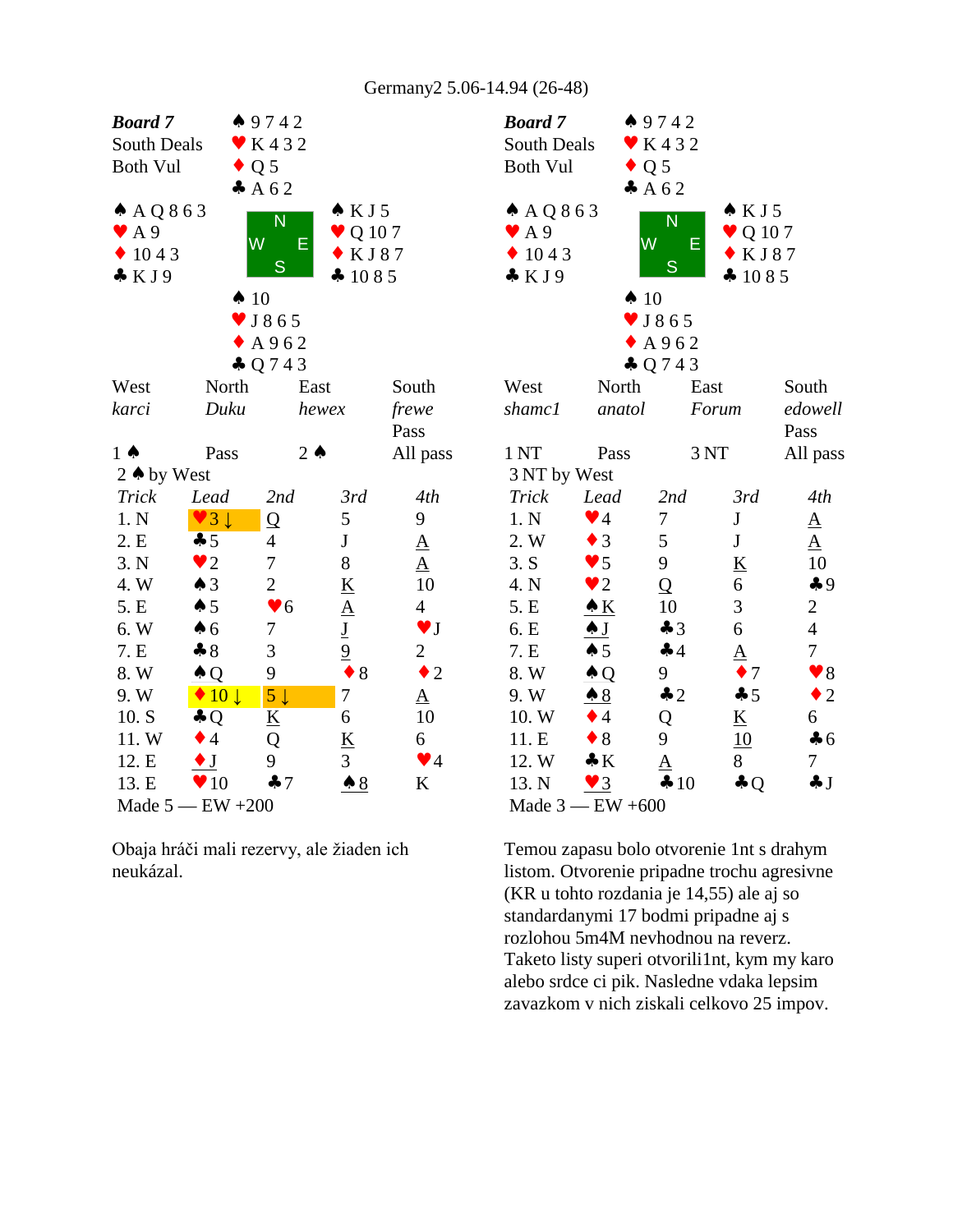| <b>Board 8</b><br><b>West Deals</b><br>None Vul                       |                           | AA82<br>$\blacktriangleright$ AQ 103<br>$\triangle$ AQ 109<br>J2 |                                     |                | <b>Boar</b><br>West<br>None              |
|-----------------------------------------------------------------------|---------------------------|------------------------------------------------------------------|-------------------------------------|----------------|------------------------------------------|
| $\bullet K10$<br>$\blacktriangledown$ K J 64<br>$\bullet$ KJ654<br>A6 |                           | N<br>W<br>S                                                      | $\spadesuit$ Q 54<br>872<br>E<br>87 | * KQ 1074      | $\bullet K$<br>K<br>K<br>$\clubsuit$ $A$ |
|                                                                       |                           | $\bullet$ J9763<br>95<br>32<br>$-9853$                           |                                     |                |                                          |
| West                                                                  | North                     |                                                                  | East                                | South          | West                                     |
| karci                                                                 | Duku                      |                                                                  | hewex                               | frewe          | sham                                     |
| $1 \bullet$                                                           | 1 <sub>NT</sub>           |                                                                  | Pass                                | $2 \cdot 11$   | 1 <sub>NT</sub>                          |
| Pass                                                                  | $2 \bullet^2$             |                                                                  | All pass                            |                | 1 <sub>N</sub> T                         |
| 1. transfer                                                           |                           |                                                                  |                                     |                | Tricl                                    |
| 2. transfer                                                           |                           |                                                                  |                                     |                | 1. N                                     |
| 2 ♦ by North                                                          |                           |                                                                  |                                     |                | 2. W                                     |
| <b>Trick</b>                                                          | Lead                      | 2nd                                                              | 3rd                                 | 4th            | 3. W                                     |
| 1.E                                                                   | $K\downarrow\downarrow$   | 3                                                                | 6                                   | $\mathbf{2}$   | 4. E                                     |
| 2. E                                                                  | $\clubsuit$ 7             | 5                                                                | $\underline{A}$                     | $\bf J$        | 5. E                                     |
| 3.W                                                                   | $\blacktriangledown 6$    | $\overline{Q}$                                                   | 8                                   | 5              | 6. E                                     |
| 4. N                                                                  | $\mathbf{Y}$ $\mathbf{A}$ | $\mathbf{2}$                                                     | 9                                   | $\overline{4}$ | 7. E                                     |
| 5. N                                                                  | $\blacktriangledown$ 3    | $\overline{7}$                                                   | $\triangle$ 3                       | K              | 8. N                                     |
| 6. S                                                                  | $\bullet$ 2               | 6                                                                | Q                                   | 7              | 9. N                                     |
| 7. N                                                                  | $\bullet$ A               | 8                                                                | 3                                   | $\overline{4}$ | 10.5                                     |
| 8. N                                                                  | $\bullet$ 9               | 44                                                               | $\triangle 6$                       | 5              | 11.                                      |
| 9. S                                                                  | $-8$                      | $\blacktriangledown$ J                                           | $\triangle$ 2                       | Q              | 12.1                                     |
| 10. N                                                                 | $\blacklozenge$ 10        | 410                                                              | $\triangle$ 7                       | J              | Mad                                      |
| 11. S                                                                 | $\clubsuit$ 9             | $\bullet K$                                                      | $\clubsuit 8$                       | $\triangle Q$  |                                          |
| 12. E                                                                 | $\spadesuit 5$            | 9                                                                | 10                                  | <u>A</u>       | $N$ to $\mathbf I$                       |
| 13. N                                                                 | $\blacktriangledown 10$   | $\spadesuit$ 4                                                   | $\spadesuit$ J                      | $\bullet K$    | otvor                                    |
|                                                                       | Made $3 - NS + 140$       |                                                                  |                                     |                | pasov                                    |

West neotvoril 1 NT (ktovie co by rebidoval po jednom piku partnera?) a tak superi mali otvorenu cestu ku 2pikom. West neotvoril 1 NT (ktovie co by rebidoval Ctvorenie v tomto<br>
po jednom piku partnera?) a tak superi mali<br>
otvorenu cestu ku 2pikom.<br>
Preco preventivnu:<br>
Preco preventivnu:<br>
patlistom, s rozloha<br>
dlzke totiz neriesi l

| <b>Board 8</b><br><b>West Deals</b>                                  |                           | A 82<br>$\blacktriangleright$ AQ 103 |                                                                                                                           |                          |  |  |  |  |
|----------------------------------------------------------------------|---------------------------|--------------------------------------|---------------------------------------------------------------------------------------------------------------------------|--------------------------|--|--|--|--|
| None Vul                                                             | $\triangle$ AQ 109        |                                      |                                                                                                                           |                          |  |  |  |  |
|                                                                      |                           | J2                                   |                                                                                                                           |                          |  |  |  |  |
| $\bullet K10$<br>$\blacktriangleright$ KJ64<br>$\bullet$ KJ654<br>A6 |                           | N<br>W<br>S                          | $\triangle Q$ 54<br>$\bullet$ 872<br>Е<br>87                                                                              | KQ1074                   |  |  |  |  |
|                                                                      |                           | $\bullet$ J9763                      |                                                                                                                           |                          |  |  |  |  |
|                                                                      |                           | 95                                   |                                                                                                                           |                          |  |  |  |  |
|                                                                      |                           | 32                                   |                                                                                                                           |                          |  |  |  |  |
| West                                                                 | North                     | $-9853$                              | East                                                                                                                      | South                    |  |  |  |  |
| shamc1                                                               | anatol                    |                                      | Forum                                                                                                                     | edowell                  |  |  |  |  |
| 1NT                                                                  | All pass                  |                                      |                                                                                                                           |                          |  |  |  |  |
| 1 NT by West                                                         |                           |                                      |                                                                                                                           |                          |  |  |  |  |
| <b>Trick</b>                                                         | Lead                      | 2nd                                  | 3rd                                                                                                                       | 4th                      |  |  |  |  |
| 1. N                                                                 | $\bullet$ 10              | 7                                    | 2                                                                                                                         | $\underline{\mathrm{J}}$ |  |  |  |  |
| 2. W                                                                 | $\clubsuit$ $A$           | $\overline{c}$                       | $\overline{4}$                                                                                                            | 3                        |  |  |  |  |
| 3. W                                                                 | $\clubsuit$ 6             | ${\bf J}$                            | K                                                                                                                         | 8                        |  |  |  |  |
| 4. E                                                                 | $\triangle Q$             | 5                                    | $\blacktriangledown$ 4                                                                                                    | $\triangle$ 2            |  |  |  |  |
| 5. E                                                                 | 410                       | 9                                    | $\bullet$ 5                                                                                                               | $\blacktriangledown$ 3   |  |  |  |  |
| 6. E                                                                 | 47                        | $\bullet$ 3                          | $\blacktriangledown 6$                                                                                                    | $\bullet 8 \downarrow$   |  |  |  |  |
| 7. E                                                                 | $\spadesuit$ 4            | 6                                    | K                                                                                                                         | $\Delta$                 |  |  |  |  |
| 8. N                                                                 | $\bullet$ A               | 8                                    | $\triangle$ 3                                                                                                             | $\overline{4}$           |  |  |  |  |
| 9. N                                                                 | $\bullet$ Q               | $\bullet$ 2                          | $\spadesuit$ 7                                                                                                            | $\underline{\mathbf{K}}$ |  |  |  |  |
| 10. W                                                                | $\bullet$ 6               | $\overline{0}$                       | $\spadesuit 5$                                                                                                            | $\blacktriangledown$ 9   |  |  |  |  |
| 11. N                                                                | $\mathbf{Y}$ $\mathbf{A}$ | $\overline{7}$                       | 5                                                                                                                         | $\mathbf{J}$             |  |  |  |  |
| 12. N                                                                | $\blacktriangledown 10$   |                                      |                                                                                                                           |                          |  |  |  |  |
| Made $3 - EW + 150$                                                  |                           |                                      |                                                                                                                           |                          |  |  |  |  |
|                                                                      |                           |                                      | N to mal tažšie ako na druhom stole po<br>otvorení 1 NT a napokon sa rozhodol<br>pasovat aj ked system doporucuje kontru. |                          |  |  |  |  |
|                                                                      |                           |                                      |                                                                                                                           |                          |  |  |  |  |

Otvorenie v tomto pripade teda naplnilo svoju preventivnu ulohu.

Preco preventivnu? Otvorenie 1nt s drahym patlistom, s rozlohami 54 alebo na lacnej dlzke totiz neriesi len interny problem listov s rozlohou 5M332 a 15-17 bodov, ale zaroven frekventovane zabranuje superov v ich standardnych zasahoch po standardnom otvoreni.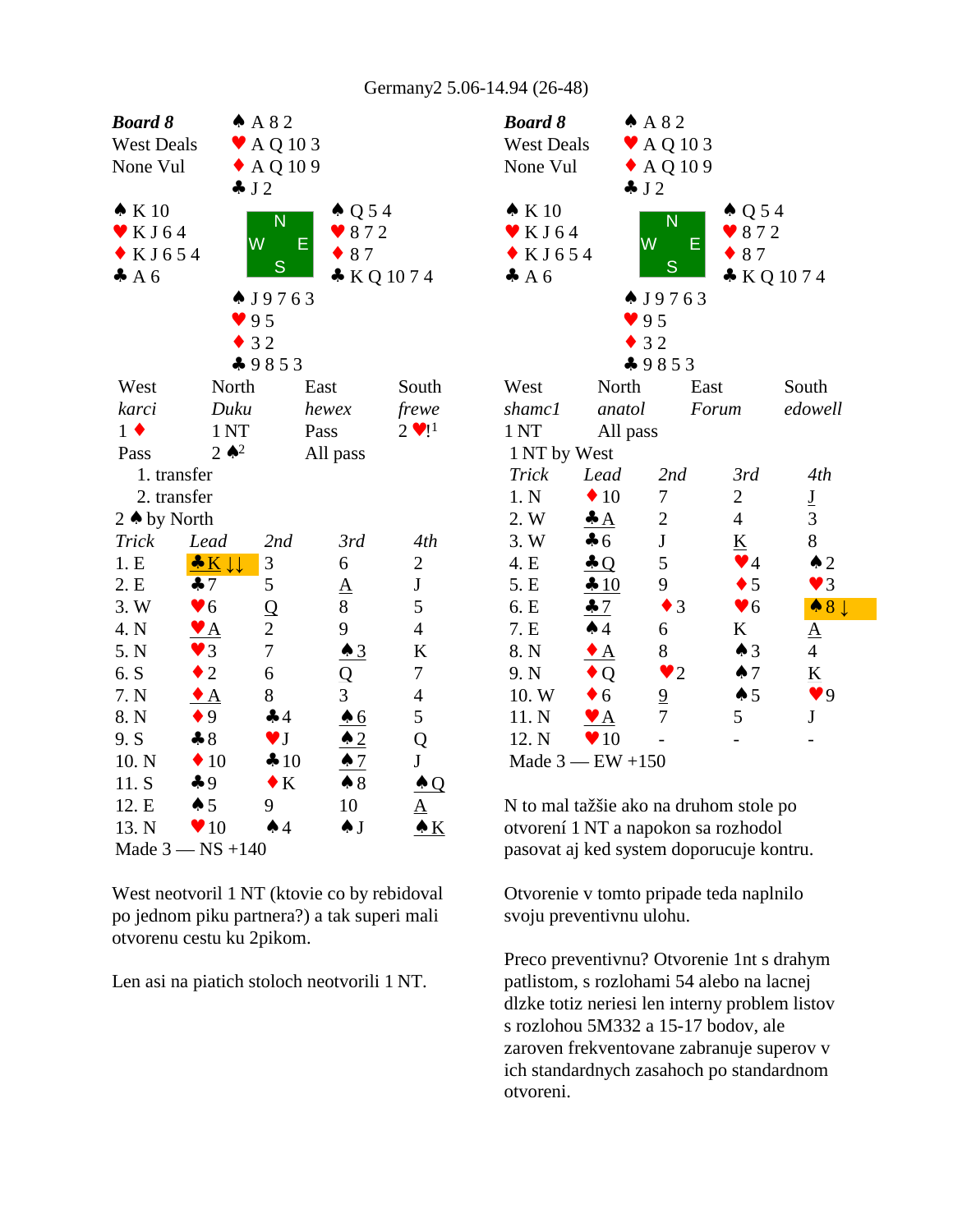| Board 12               |                            | $\triangle Q$ 7          |                                      |                        | <b>Boa</b>         |
|------------------------|----------------------------|--------------------------|--------------------------------------|------------------------|--------------------|
| <b>West Deals</b>      |                            | $\mathbf{v}$ KQ976       |                                      |                        | We:                |
| N-S Vul                |                            | $\triangle$ AQ9          |                                      |                        | $N-S$              |
|                        |                            | A 54                     |                                      |                        |                    |
| $\spadesuit$ J 65      |                            | N                        | AA3                                  |                        | $\clubsuit$ J      |
| ◆ A 10 8 5 2           |                            | W                        | J <sub>3</sub>                       |                        | $\bullet$ $\prime$ |
| $\bullet$ J 5 3        |                            |                          | Е<br>K876                            |                        | $\bullet$ J        |
| 4 106                  |                            | S                        | K983                                 |                        | $\clubsuit$ 1      |
|                        |                            | $\bullet K10982$         |                                      |                        |                    |
|                        |                            | $\bullet$ 4              |                                      |                        |                    |
|                        |                            | 1042                     |                                      |                        |                    |
|                        |                            | $\clubsuit$ Q J 7 2      |                                      |                        |                    |
| West                   | North                      |                          | East                                 | South                  | We:                |
| karci                  | Duku                       |                          | hewex                                | frewe                  | sha                |
| Pass                   | 1 <sub>NT</sub>            |                          | Pass                                 | $2 \vee 1^1$           | Pas:               |
| Pass                   | $2 \bullet$ ! <sup>2</sup> |                          | All pass                             |                        | Pas:               |
| 1. transf              |                            |                          |                                      |                        | All                |
| 2. Transfer            |                            |                          |                                      |                        | 3N                 |
| 2 $\triangle$ by North |                            |                          |                                      |                        | Tri                |
| <b>Trick</b>           | Lead                       | 2nd                      | 3rd                                  | 4th                    | 1.1                |
| 1.E                    | $\bullet 3\downarrow$      | $\overline{c}$           | 6                                    | $\overline{1}$         | 2.1                |
| 2. N                   | $\triangle Q$              | ${\underline{\rm A}}$    | 8                                    | 5                      | 3.1                |
| 3. E                   | $\triangle 4 \downarrow$   | $\underline{\mathbf{K}}$ | $\bf J$                              | $\blacktriangledown 6$ | 4.1                |
| 4. S                   | $\blacktriangledown$ 4     | 2                        | $\underline{\underline{\mathsf{K}}}$ | 3                      | 5.3                |
| 5. N                   | 44                         | 3                        | Q                                    | 6                      | 6. I               |
| 6. S                   | $\clubsuit$ 2              | 10                       |                                      | 8                      | 7.1                |
| 7. N                   | 45                         | K                        | $\frac{A}{7}$                        | $\blacktriangledown$ 5 | 8. I               |
| 8. E                   | $\blacktriangledown$ J     | 2                        | $\frac{A}{6}$                        | 7                      | 9. I               |
| 9.W                    | $\bullet$ 3                |                          |                                      | $\overline{4}$         | Do                 |
| 10. N                  | $\bullet$ Q                | 7                        |                                      |                        |                    |
| Made $4 - NS + 170$    |                            |                          |                                      |                        | N <sub>n</sub>     |

| <b>Board 12</b>               | $\triangle Q$ 7          |                          |                          |             |                                |  |
|-------------------------------|--------------------------|--------------------------|--------------------------|-------------|--------------------------------|--|
| <b>West Deals</b>             |                          | $\mathbf$ KQ976          |                          |             |                                |  |
| N-S Vul                       |                          | $\triangle$ AQ9          |                          |             |                                |  |
|                               |                          | A 5 4                    |                          |             |                                |  |
| $\spadesuit$ J65              |                          | N                        |                          | $AA$ 3      |                                |  |
| $\blacktriangleright$ A 10852 | W                        |                          | $\bullet$ J 3            |             |                                |  |
| $\bullet$ J 5 3               |                          |                          | Ε                        | K876        |                                |  |
| 4 106                         |                          | S                        |                          | K983        |                                |  |
|                               |                          | $\bullet K10982$         |                          |             |                                |  |
|                               | $\vee$ 4                 |                          |                          |             |                                |  |
|                               |                          | 1042                     |                          |             |                                |  |
|                               |                          | $\clubsuit$ Q J 7 2      |                          |             |                                |  |
| West                          | North                    |                          | East                     |             | South                          |  |
| shamc1                        | anatol                   |                          | Forum                    |             | edowell                        |  |
| Pass                          | $1 \vee$                 |                          | Pass                     |             | $1 \spadesuit$                 |  |
| Pass                          | 2NT                      |                          | Pass                     |             | 3 NT                           |  |
| All pass                      |                          |                          |                          |             |                                |  |
| 3 NT by North                 |                          |                          |                          |             |                                |  |
| <b>Trick</b>                  | Lead                     | 2nd                      | 3rd                      |             | 4th                            |  |
| 1.E                           | $\bullet$ 6              | 10                       | ${\bf J}$                |             | Q                              |  |
| 2. N                          | $\bullet$ Q $\downarrow$ | $\underline{A}$          | 2                        |             | 6                              |  |
| 3. E                          | $\clubsuit$ 3            | $\overline{c}$           | 10                       |             | $\underline{A}$                |  |
| 4. N                          | $\spadesuit$ 7           | $\overline{3}$           | 8                        |             |                                |  |
| 5. W                          | $\bullet$ 5              | 9                        | $\underline{\mathbf{K}}$ |             |                                |  |
| 6. E                          | $\bullet$ 8              | $\overline{4}$           | $\mathfrak{Z}$           |             | $\frac{J}{2}$<br>$\frac{A}{6}$ |  |
| 7. N                          | $\clubsuit$ 4            | $\underline{\mathbf{K}}$ | $\overline{7}$           |             |                                |  |
| 8. E                          | $\bullet$ 7              | $\blacktriangledown$ 4   |                          | $\bullet$ 2 | $\blacktriangledown 6$         |  |
| 9. E                          | $\blacktriangledown$ J   | $\spadesuit$ 9           | $\underline{\mathrm{A}}$ |             | 7                              |  |
|                               | Down $2 - NS - 200$      |                          |                          |             |                                |  |

N neotvoril systemovo 1 NT. Po odpovedi jeden pik nadhodnotil hodnotu pik damy a zalicitoval list ako 18-19 (KR hlasi 16.55).

3nt sa nedaju splnit ani pri priaznivejsich rozlohach, napriklad keby boli piky u obrany vymenene.